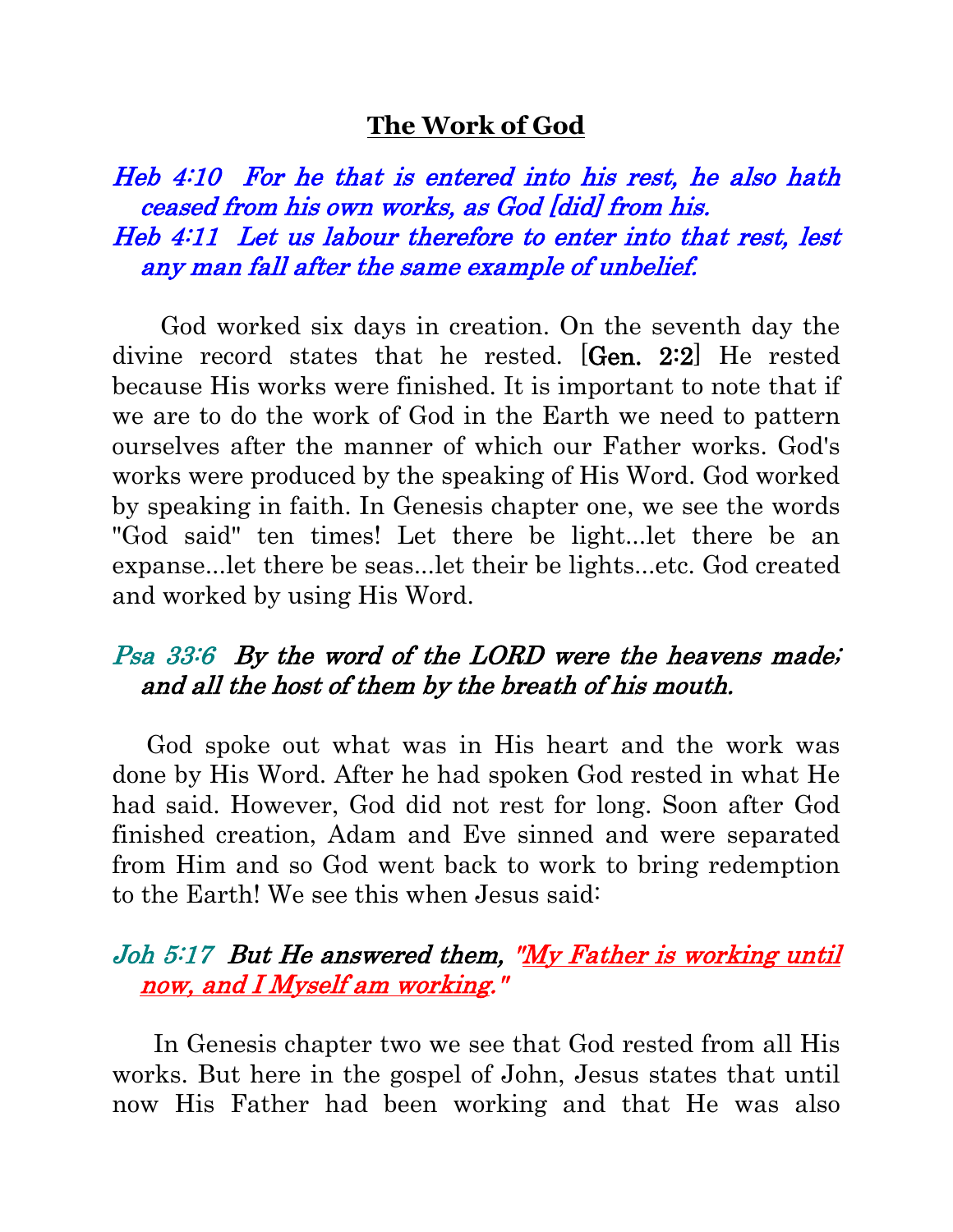working. This is because God went back to work to bring redemption to mankind. But how did God do His work in bringing forth redemption? Again He did it by speaking His Word. From Genesis chapter 3 to Malachi, God spoke forth the redemptive plan. He spoke forth His plan for mankind and their redeemer through many prophets, types, and shadows. God spoke out His Word and it was manifested in the person of Jesus Christ. Jesus Christ is the Word of God. God did His work through His Word-The Lord Jesus Christ. God spoke the Word and the Word did the work for Him. Jesus came to perform the work of God. Jesus Himself showed us how the Father works. Jesus went about speaking in faith. He told demons to go! He told raging seas to cease! He rebuked fever and sickness! He spoke for the dead to rise! Jesus works were done by the Word. In culmination of His work, Jesus went to the cross for our sins and was raised from the dead. He ascended to heaven and sprinkled His own blood upon the heavenly mercy seat. This blood speaks far better things than that of Abel, which cried for vengeance. [Gen. 4:10] Jesus blood forever cries out for mercy on our behalf before the throne of God! [Hebrews 12:24] After Jesus had completed this He sat down! His was a finished work. The Father's work and Jesus work are finished. We were raised with Christ and were seated with Him. We are called to rest in the finished work of God the Father and the Lord Jesus Christ. However, we are also left here in the natural realm to do God's work in the Earth which is to represent Jesus to the world by our lives and testimony. How are we to do this work? This work is done the same way the Father works. This work is done when we labor to enter into God's finished works. When we learn to stop trying to "do" for God and rest in the "done" of God, then we will experience peace and victory and be the testimony God has called us to be. Let's look at our text again.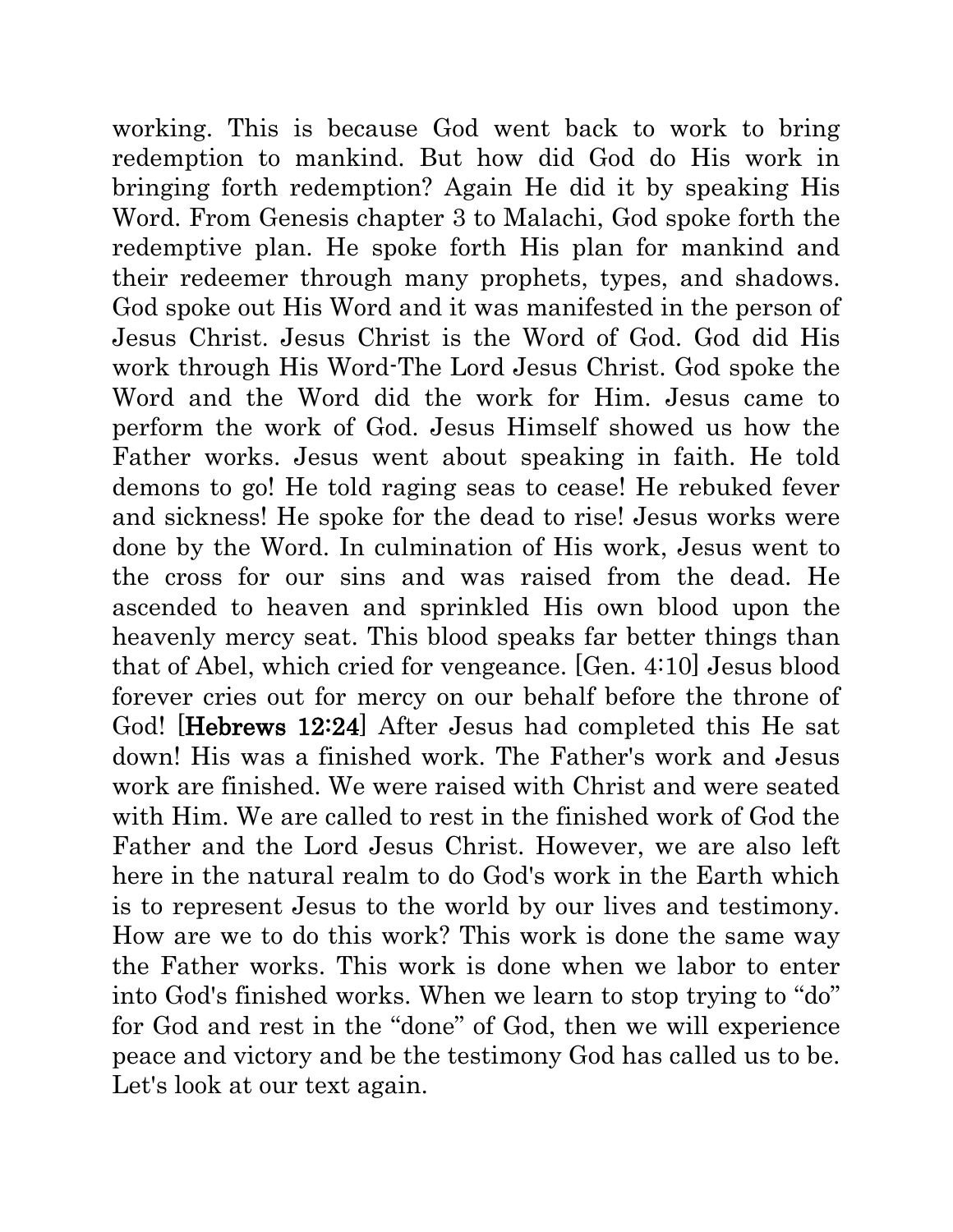#### Heb 4:10 For he that is entered into his rest, he also hath ceased from his own works, as God [did] from his. Heb 4:11 Let us labour therefore to enter into that rest, lest any man fall after the same example of unbelief.

 The labor in the Christian life is to enter the rest in His finished work which was done at the cross. Our work is done in and through faith in God's Word. It is very important to read scriptures in context. The very next verse in this context shows us how to do the work of God in our life. The next verse starts with the word "For". This means it connects the thought in the verse before it.

# Heb 4:12 [Literal Translation] FOR the Word of God is living, and powerfully working, and sharper than every two-edged sword, and piercing as far as the division of both soul and spirit, of both joints and marrow, and able to judge of the thoughts and intentions of the heart;

 The Word of God is powerfully working! God spoke His word and rested while His word worked! The Lord Jesus was the Word that was manifested and He finished the work of His Father! The Word is established! We are called to God's rest while His Word works for us! It works powerfully! We are now to believe, speak, and act on God's Word. When we believe in our heart and speak with our mouth the completed Word of God then the Word works in our behalf! The Word states that we are healed, we are prosperous, we are holy, we are righteous, we are delivered from sin and bondage, we are more than overcomers, we are the children of God, and we are